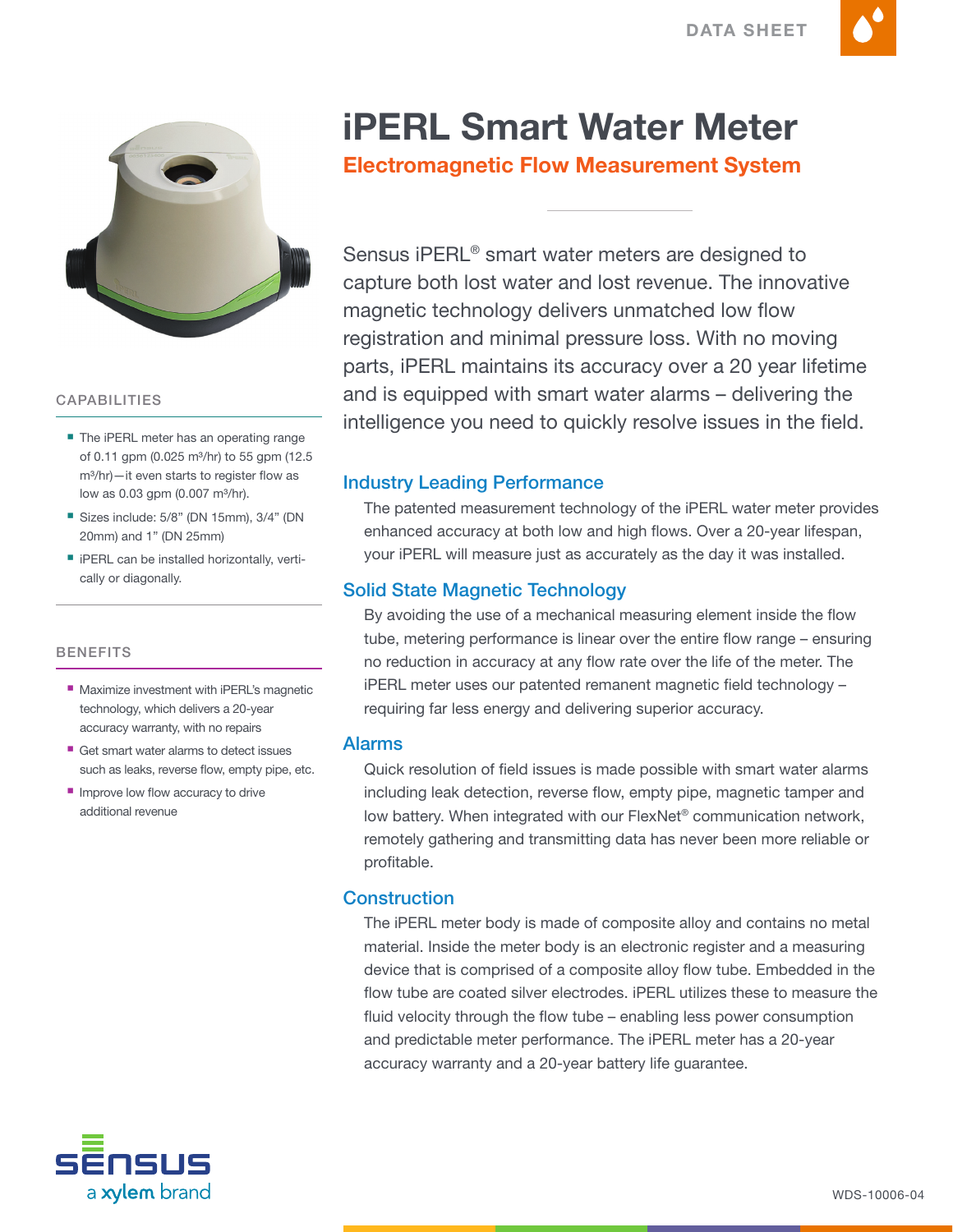

# iPERL Smart Water Meter

## Electronic Register

The 9-digit hermetically-sealed electronic register with LCD display was designed to eliminate dirt, fog and moisture contamination in pit settings. The large, easy-to-read display includes AMR digits, direction of flow, units of measure and smart water alarms. The AMR digits and units of measure are fully programmable. The register also provides integrated customer data logging.

## AMI / AMR Compatibility

Sensus iPERL meters are compatible with common AMR/AMI systems, including the Sensus FlexNet® communication network.

### Conformance to Standards

The iPERL meter far exceeds the most recent revision of ANSI/AWWA Standard C-700 and C-710 for accuracy and pressure loss requirements. All iPERL meters are NSF/ANSI Standard 61 Annex F and G compliant and tested to AWWA standards.

### Tamper Resistant

The integrated construction of the iPERL water meter prevents removal of the register to obtain free water. The magnetic tamper and low field alarms will both indicate any attempt to tamper with the magnetic field of the iPERL meter.





# Dimensions and Net Weights

| <b>Size</b>                            | A (lay length)         | B                                   | C                               | Spud Ends                 | <b>NPSM Thread Size</b>      | Width                              | Net Weight                      |
|----------------------------------------|------------------------|-------------------------------------|---------------------------------|---------------------------|------------------------------|------------------------------------|---------------------------------|
| 5/8"                                   | $7-1/2"$               | $6 - 1/10"$                         | $1 - 3/4"$                      | 5/8"                      | 3/4"                         | $4 - 1/2"$                         | $3.1$ lb.                       |
| (DN 15 mm)                             | (190 mm)               | $(155 \, \text{mm})$                | $(44 \text{ mm})$               | (15 mm)                   | $(19 \text{ mm})$            | $(114 \, \text{mm})$               | $(1.4 \text{ kg})$              |
| $3/4$ "S (5/8" x<br>3/4"<br>(DN 20 mm) | $7 - 1/2"$<br>(190 mm) | $6 - 1/10"$<br>$(155 \, \text{mm})$ | $1 - 3/4"$<br>$(44 \text{ mm})$ | 3/4"<br>$(20 \text{ mm})$ | $-1.33$<br>$(25 \text{ mm})$ | $4 - 1/2"$<br>$(114 \, \text{mm})$ | $3.1$ lb.<br>$(1.4 \text{ kg})$ |
| 3/4"                                   | 9"                     | $6 - 1/10"$                         | $1 - 3/4"$                      | 3/4"                      | $-1.33$                      | $4 - 1/2"$                         | $3.2$ lb.                       |
| (DN 20 mm)                             | $(229$ mm $)$          | $(155 \, \text{mm})$                | $(44 \text{ mm})$               | $(20 \text{ mm})$         | $(25 \text{ mm})$            | $(114 \, \text{mm})$               | $(1.5 \text{ kg})$              |
| $-133$                                 | $10 - 3/4"$            | $6 - 1/10"$                         | $1 - 3/4"$                      | $-133$                    | $1 - 1/4"$                   | $4 - 1/2"$                         | $3.3$ lb.                       |
| (DN 25 mm)                             | $(273 \, \text{mm})$   | $(155 \, \text{mm})$                | $(44 \text{ mm})$               | $(25 \text{ mm})$         | $(32 \text{ mm})$            | $(114 \, \text{mm})$               | $(1.6 \text{ kg})$              |

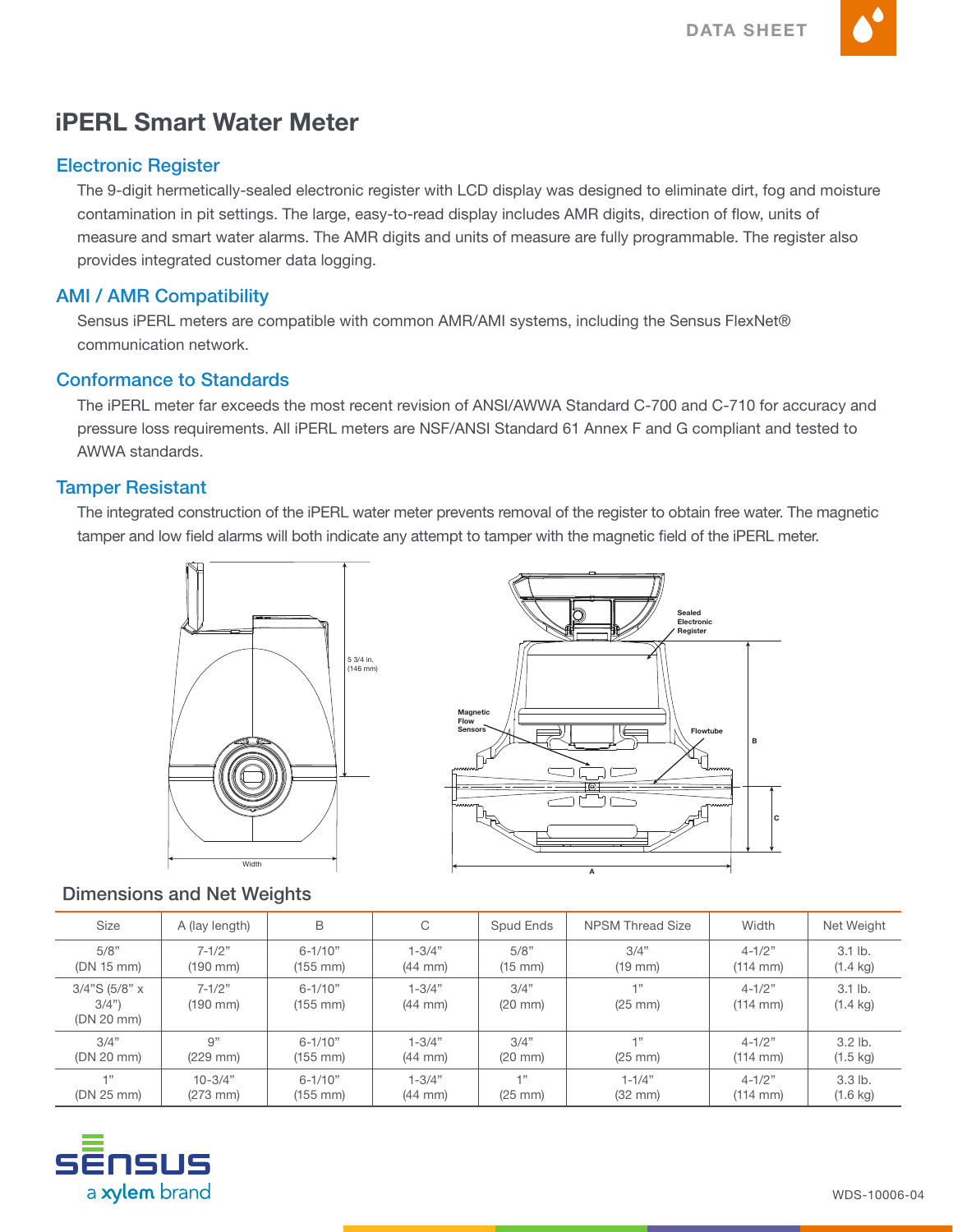$\blacktriangle^{\bullet}$ 



# **Specifications**

| Service                                                      | Measurement of potable and reclaimed water.<br>Water operating temperature range of $33^{\circ}F (0.56^{\circ}C)$ -80 $^{\circ}F (26.7^{\circ}C)$                                                                                                                                                         |
|--------------------------------------------------------------|-----------------------------------------------------------------------------------------------------------------------------------------------------------------------------------------------------------------------------------------------------------------------------------------------------------|
| <b>Starting Flow</b>                                         | $5/8$ " (DN 15mm) size: 0.03 gpm (0.007 m <sup>3</sup> /h)<br>$3/4$ " (DN 20mm) size: 0.03 gpm (0.007 m <sup>3</sup> /h)<br>1" (DN 25mm) size: 0.11 gpm (0.025 m <sup>3</sup> /h)                                                                                                                         |
| Low Flow<br>Range<br>$(\pm 3\%)$                             | 5/8" (DN 15mm) size: >0.11 gpm (0.025 m <sup>3</sup> /hr) to <0.18 gpm (0.041 m <sup>3</sup> /hr)<br>$3/4$ " (DN 20mm) size: >0.11 gpm (0.025 m <sup>3</sup> /hr) to <0.18 gpm (0.041 m <sup>3</sup> /hr)<br>1" (DN 25mm) size: >0.3 gpm (0.068 m <sup>3</sup> /hr) to <0.4 gpm (0.09 m <sup>3</sup> /hr) |
| Normal Water<br><b>Operating Flow Range</b><br>$(\pm 1.5\%)$ | 5/8" (DN 15mm) size: 0.18 to 25 gpm (0.04 to 5.7 m <sup>3</sup> /hr)<br>$3/4$ " (DN 20mm) size: 0.18 to 35 gpm (0.04 to 8.0 m <sup>3</sup> /hr)<br>1" (DN 25mm) size: 0.4 to 55 gpm (0.09 to 12.5 m <sup>3</sup> /hr)                                                                                     |
| Maximum Operating<br>Pressure                                | 5/8" and 3/4" size: 200 psi (13.8 bar)<br>1" size: 175 psi (12.1 bar)                                                                                                                                                                                                                                     |
| Measurement<br>Technology                                    | Solid state electromagnetic flow                                                                                                                                                                                                                                                                          |
| Register                                                     | Hermetically sealed, 9-digit programmable electronic register; AMR/AMI compatible; iPERL register programmable using<br>the UniPro® communicator and FieldLogic™ software                                                                                                                                 |
| <b>Materials</b>                                             | External housing – Thermal plastic; Flowtube – Polyphenylene sulfide alloy; Electrode – Silver/silver chloride; Register<br>cover - Tempered glass                                                                                                                                                        |
| Alarm Defaults                                               | Alarm Duration – 90 days; Leak Duration before alarm is triggered – 24 hours; Datalog Interval – 1 hour; Alarm Mask                                                                                                                                                                                       |

# Headloss Curves